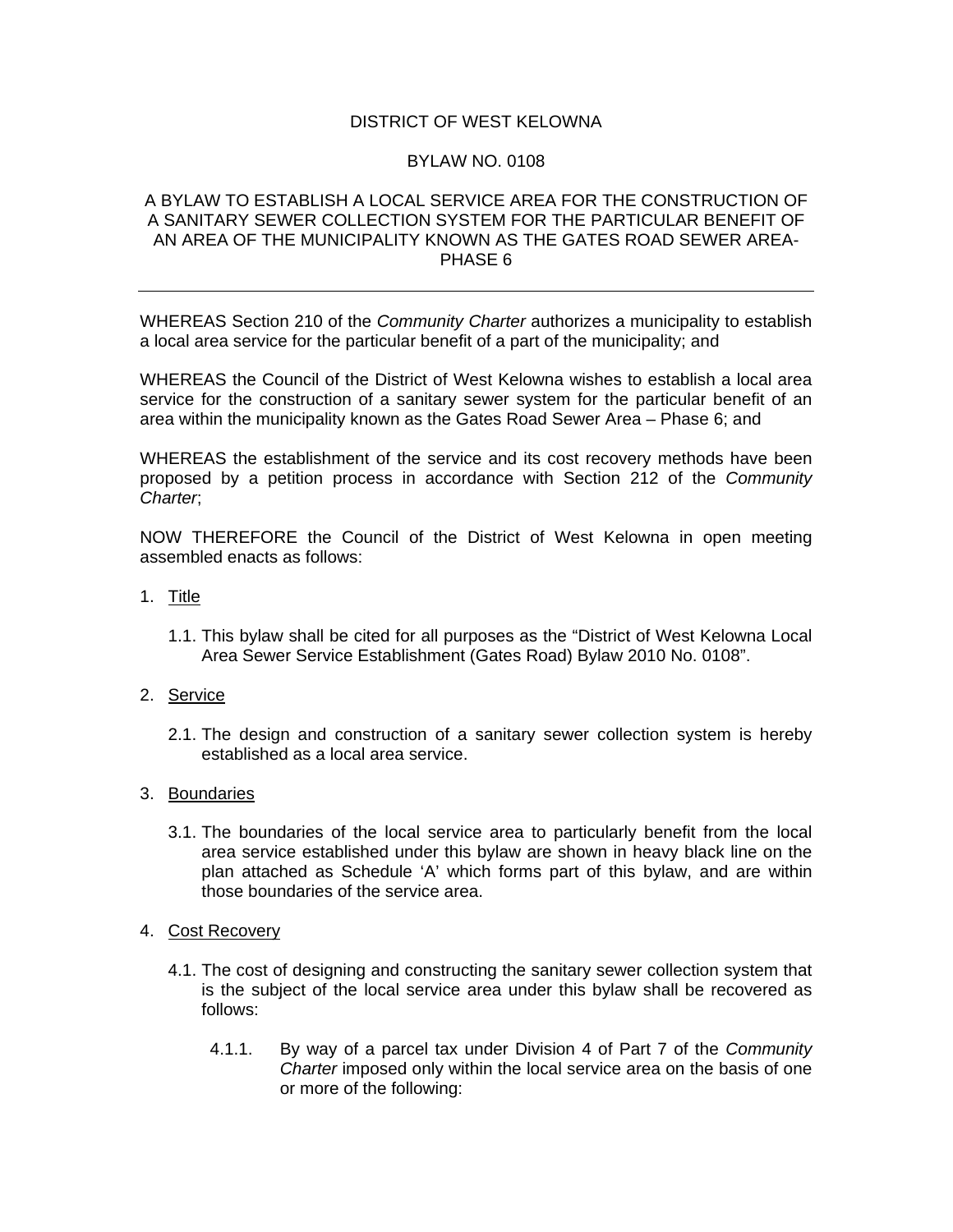- (a) A single amount for each parcel;
- (b) The taxable are of the parcel;
- (c) The taxable frontage of the parcel.

 $\overline{\phantom{a}}$  , which is a set of the contract of the contract of the contract of the contract of the contract of the contract of the contract of the contract of the contract of the contract of the contract of the contract

 $\overline{\phantom{a}}$  , which is a set of the contract of the contract of the contract of the contract of the contract of the contract of the contract of the contract of the contract of the contract of the contract of the contract

PASSED FIRST READING, APRIL 13, 2010 PASSED SECOND READING, APRIL 13, 2010 PASSED THIRD READING, APRIL 13, 2010 ADOPTED, APRIL 27, 2010

'DOUG FINDLATER'

MAYOR

'SHELLEY NIXON'

DIRECTOR OF CORPORATE SERVICES